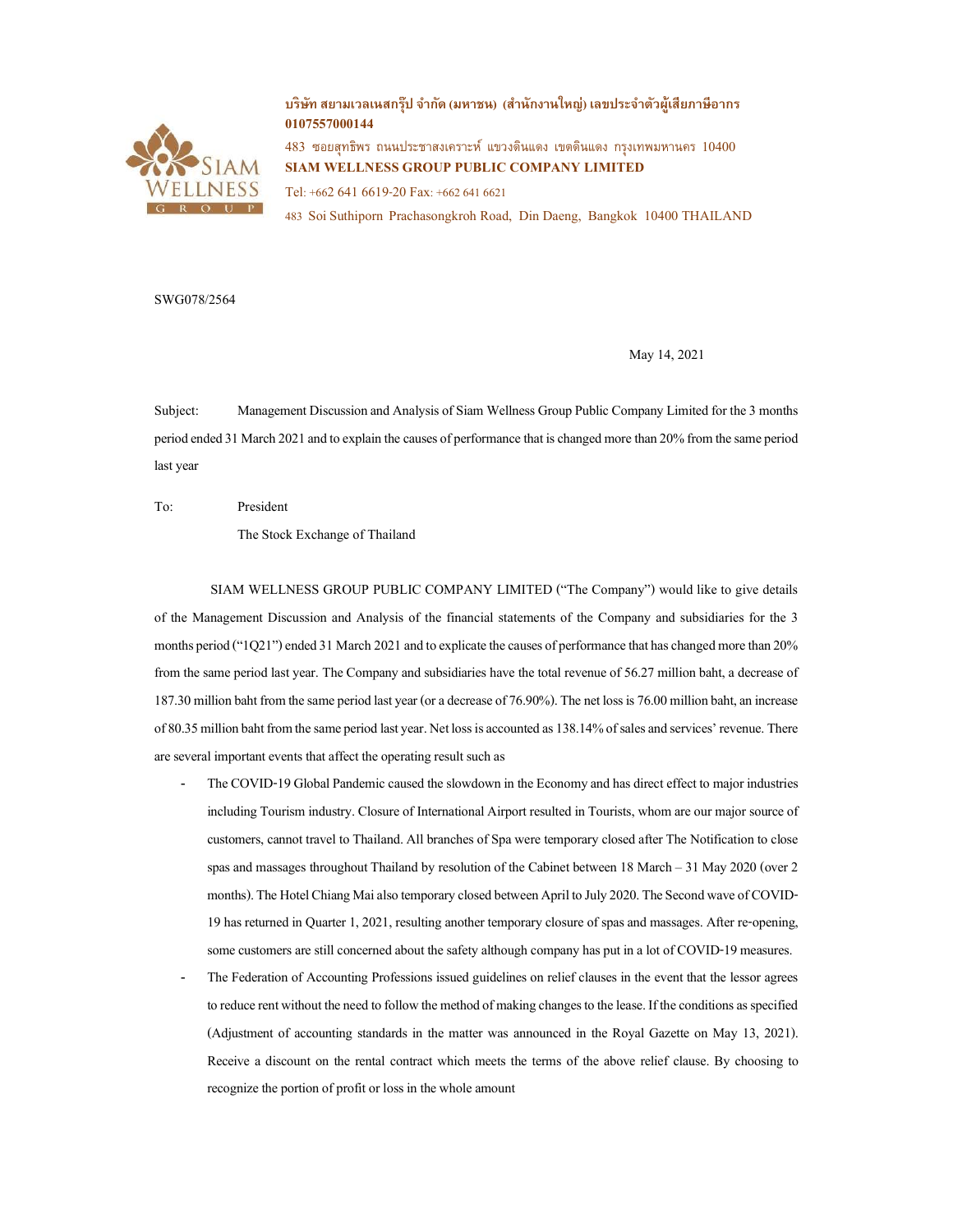## Summary of Quarter 1, 2021

## Revenue

|                                                     |                          |       |         |     |         |             | (Thousands Baht) |  |  |  |
|-----------------------------------------------------|--------------------------|-------|---------|-----|---------|-------------|------------------|--|--|--|
|                                                     | <b>Operating Results</b> |       |         |     |         |             |                  |  |  |  |
|                                                     | 01'21                    |       | 01'20   |     | 01'19   | Chg (%)     | $Chg(\%)$        |  |  |  |
|                                                     |                          |       |         |     |         | 21 vs 20    | 20 vs 19         |  |  |  |
| Revenue from sales and service                      | 55,020                   |       | 237,825 |     | 340,591 | (76.9%)     | (30.2%)          |  |  |  |
| Other income                                        | 1,251                    |       | 5.743   |     | 4,486   | (78.2%)     | 28.0%            |  |  |  |
| Total revenues                                      | 56,271                   |       | 243,568 |     | 345,077 | (76.9%)     | (29.4%)          |  |  |  |
| Cost of sales and service                           | 98,256                   | 23%   | 200,700 | 14% | 230,556 | (51.0%)     | (12.9%)          |  |  |  |
| Gross profit                                        | (43, 236)                | (10%) | 37,125  | 3%  | 110,035 | (216.5%)    | (66.3%)          |  |  |  |
| Selling and administrative expenses                 | 25,359                   | 6%    | 30,295  | 2%  | 41,974  | (16.3%)     | (27.8%)          |  |  |  |
| Profit before income tax and finance cost           | (68, 595)                | (16%) | 12,573  | 1%  | 72,547  | (645.6%)    | (82.7%)          |  |  |  |
| Finance cost                                        | 11,044                   | 3%    | 8,580   | 1%  | 2,387   | 28.7%       | 259.4%           |  |  |  |
| Income tax expense (revenue)                        | (2, 384)                 | (1% ) | (357)   | 0%  | 10,953  | 567.8%      | (103.3%)         |  |  |  |
| Net profit (loss) for the year                      | (76,004)                 | (18%) | 4,350   | 0%  | 59,207  | (1,847.2%)  | (92.7%)          |  |  |  |
| <b>NCI</b>                                          |                          | 0%    |         | 0%  | 134     |             |                  |  |  |  |
| Net profit for the year attributable to the Company | (76,003)                 | (18%) | 4,350   | 0%  | 59,073  | (1, 847, 2% | (92.6%)          |  |  |  |

The Company and subsidiaries had total revenue in the 1Q21 of 56.27 million baht, a decrease of 187.30 million baht from same period lastyear (or a decrease of 76.90%). The big proportion of revenue comes from the spa business, which accounted to 81% of the total revenue as detailed below:

 As of 31 March 2021, Company has 70 branches (65 domestic branches and 5 overseas branches). No new branch opening in 2021 yet. As of 31 March 2020, Company had 64 branches (59 domestic branches and 5 overseas branches)

The overall Quarter 1 Revenue dropped 77% as specified:



- Siam Wellness Group Public Co.,Ltd ("SWG"), the operator of Spa Business, Revenue dropped 72%
- Siam Wellness Resort Co.,Ltd ("SWR"), the operator of RarinJinda Wellness Spa Resort and Deck One in Chiang Mai, Revenue dropped 2%
- Siam Wellness Lab Co.,Ltd ("SWL"), the operator of Spa Products Sale, Revenue dropped 1 %.
- Other Revenue dropped 2%

The SSG Stores Revenue dropped 74% compared to previous year, whereas Expansion Stores Revenue increased 2%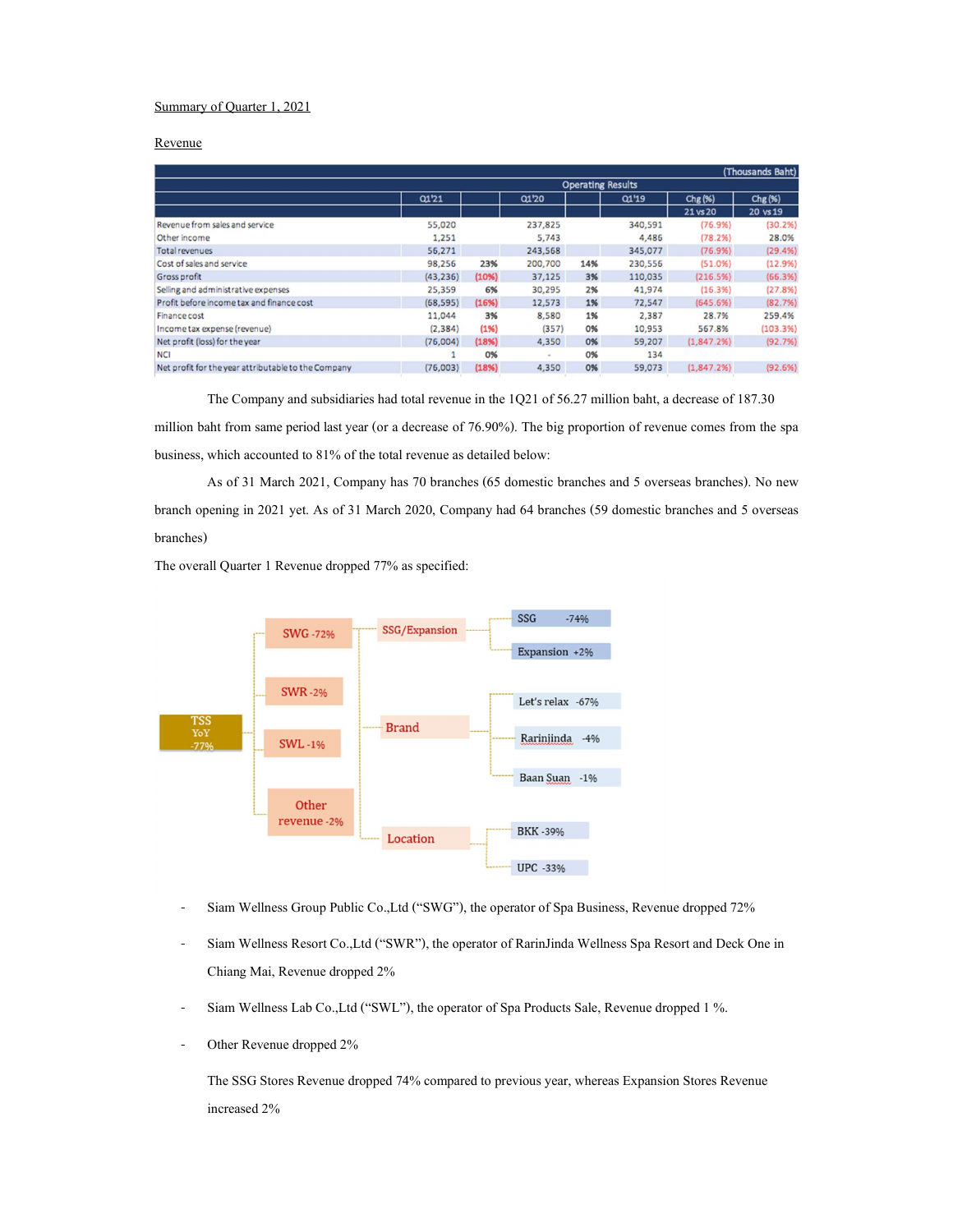In terms of Revenue by Brands, Let's Relax's Revenue was impacted the most as the main source of customers is foreign tourists, Revenue dropped 67%, RarinJinda Wellness Spa's Revenue dropped 4% and Baan Suan Massage (Least Impact) Revenue dropped 1% as the majority of its customers are Thai.

In terms of Revenue by Locations, Bangkok branches' Revenue dropped 39% and Upcountry branches' Revenue dropped 33%.

Hotel & Restaurant Revenue dropped 1%. The Proportion of Hotel & Restaurant Revenue to the Company's Revenue is similar between 2020 and 2021. The Occupancy Rate dropped significantly as a result of COVID-19 and the restrictions in entering Chiang Mai. Chiang Mai announced mandatory 14-days quarantine during COVID-19 second wave. Average Daily Rate also dropped.

The Proportion of Spa Product Revenue to the Company's Revenue is similar between 2020 and 2021. "LRL (Let's Relax Lifestyle)" and "Dr. Spiller" were sold through online channel in addition to retail channel (spa branches)

Company has expanded its Thai Customer base in the absence of tourists with the launch of "Dr. Spiller Pure Skin Care Solutions", a sophisticated Facial Spa using German skin care brand "Dr. Spiller" and "Stretch me Clinic" at Leisure Space Central World, a stretch clinic by physiotherapists.

#### Cost of Sales and Services

In the 1Q21, the Company and subsidiaries had the cost of sales and services of 98.27 million baht, accounting for to 178.58% of sales and services' revenue. This is a decrease of 102.44 million baht from the same quarter of the previous year (or a decrease of 51.04%). The declining in Sales result in lower variable costs such as therapist cost, raw material cost and utilities cost. However, with the COVID-19 pandemic, the Company has added efficiency in managing cost of Sales and Services such as discount in rental or switch from fixed rental to GP rental. However, Company still bear some unavoidable fixed cost such as depreciation, full-time staff cost resulting in the Gross Loss reported in 1Q21.

## Selling and Administrative Expenses

 In the 1Q21, the Company and subsidiaries had the selling and administrative expenses of 36.40 million baht, accounted to 66.16% of the revenue from sales and services. This is a decrease of 2.47 million baht from the same period last year (or a decrease of 6.36%). This is mainly from the stringent staff cost management and Management Pay-cut. However, the decrease rate of the Cost is less than the decrease rate of Revenue, therefore the proportion of the selling and administrative expenses to Revenue has increased. Interest payment also increase from 8.58 million baht to 11.04 million baht (an increase of 28.72%) from the increased loan balance during the year and relief clause for the case where the lessor agrees to reduce the rental fee of the Federation of Accounting Professions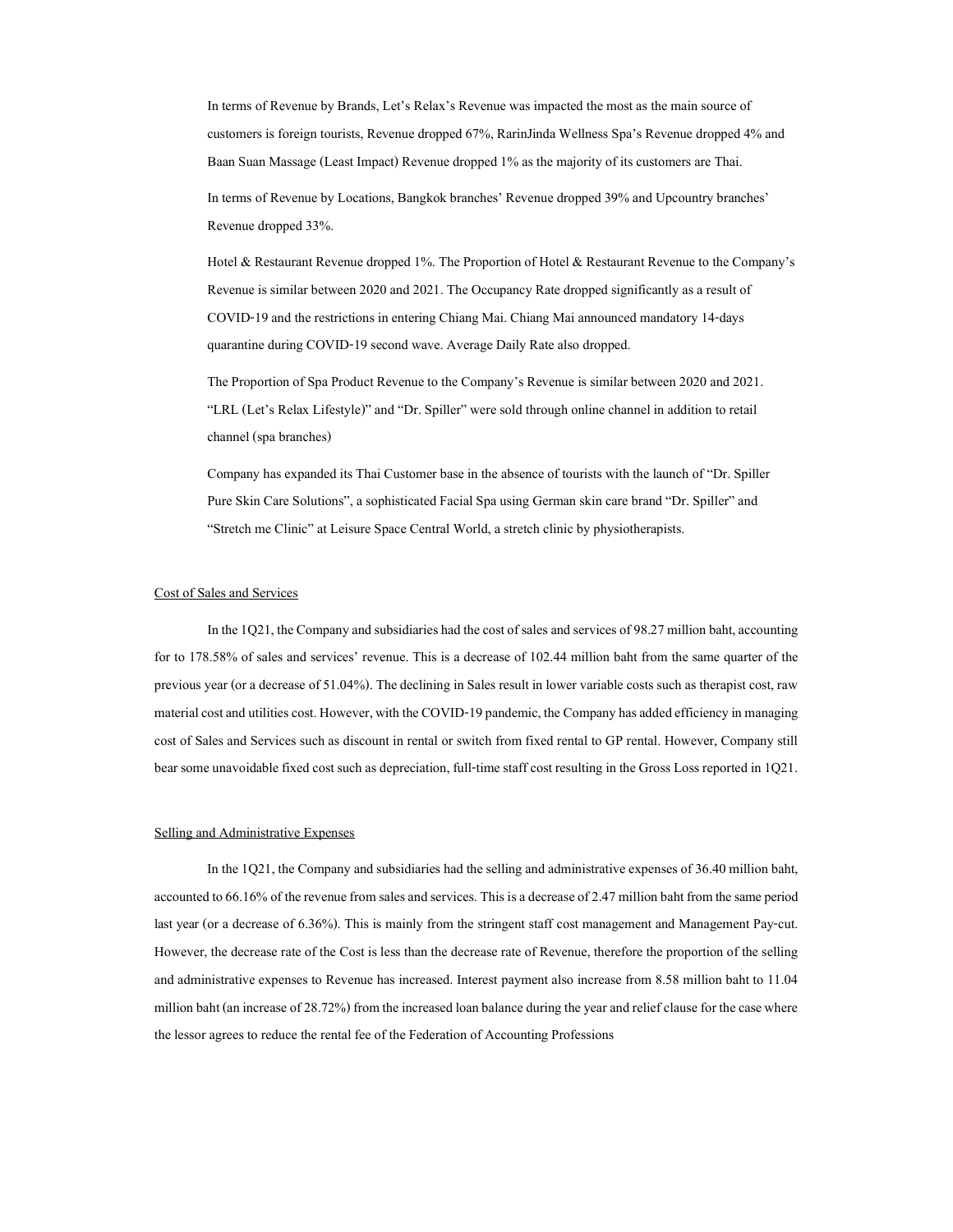## Net Loss

In the 1Q21, the Company and subsidiaries had the net loss of 76.00 million baht or accounted 138.14% of the revenue from sales and services. The net loss of the Company and subsidiaries increased 80.35 million baht (or an increase of 1847%) compared to the same period last year. This is a result of the COVID-19 epidemic situation, with tourists who are the main customers cannot travel to use the service While the company still have to bear the cost that cannot be avoided, such as the partial rent that has to be paid, Staff expenses and depreciation causing the net profit significantly.

| Consolidated F/S                                |           |      |           |      |           |      |             |                |           |          |
|-------------------------------------------------|-----------|------|-----------|------|-----------|------|-------------|----------------|-----------|----------|
|                                                 |           |      |           |      |           |      | change      | %Change        | change    | %Change  |
|                                                 | 01'21     | C/S  | 2020      | C/5  | 2019      | C/5  | 01'21 vs 20 | Q1'21 vs 20    | 20 vs 19  | 20 vs 19 |
| Assets                                          |           |      |           |      |           |      |             |                |           |          |
| Current assets                                  |           |      |           |      |           |      |             |                |           |          |
| Cash and cash equivalents                       | 166,470   | 6%   | 114,526   | 4%   | 52,561    | 3%   | 51,944      | 45.36%         | 61,965    | 117,89%  |
| Current investments                             | 4         | 0%   | 4         | 0%   | 73,098    | 5%   | (0)         | (0.12%         | (73,094)  | (99.99%  |
| Trade and other receivables                     | 21,003    | 1%   | 21,775    | 1%   | 37,213    | 2%   | (772)       | (3.54%)        | (15, 438) | (41.49%  |
| Share return receivables-current portion        | 9,397     | 0%   | 9,462     | 0%   | 39,200    | 3%   | (65)        | (0.69%         | (29.738)  | (75.86%) |
| Inventories                                     | 34,833    | 1%   | 40.299    | 2%   | 39,901    | 3%   | (5,466)     | (13.56%        | 398       | 1.00%    |
| Other current assets                            | 10,469    | 0%   | 13.024    | 0%   | 14,824    | 1%   | (2,555)     | (19.62%)       | (1,800)   | (12.14%  |
| Non-current assets classified as held for sales | 32,295    | 1%   | 32,295    | 1%   | 32,294    | 2%   | $\circ$     | 0.00%          |           | 0.00%    |
| <b>Total current assets</b>                     | 274,471   | 11%  | 231,385   | 9%   | 289,091   | 19%  | 43,086      | 18.62%         | (57,706)  | (19.96%  |
| Non current assets                              |           |      |           |      |           |      |             |                |           |          |
| Restricted deposits of financial institution    | 5,199     | 0%   | 5.159     | 0%   | 5,105     | 0%   | 40          | 0.78%          | 54        | 1.05%    |
| Share return receivables-net of current portion | 32,357    | 1%   | 32,587    | 1%   | 15,000    | 1%   | (230)       | (0.71%         | 17,587    | 117.25%  |
| Leasehold rights                                |           | 0%   | $\sim$    | 0%   | 9.264     | 1%   | ×.          | <b>ID/V/O!</b> | (9,264)   | (100.00% |
| Property plant and equipment                    | 1,041,792 | 40%  | 1,074,588 | 41%  | 1,082,797 | 71%  | (32, 796)   | (3.05%)        | (8,209)   | (0.76%   |
| Right-of-use assets                             | 1,122,460 | 43%  | 1,169,556 | 44%  |           |      | (47,096)    | (4.03%         | 1,169,556 |          |
| Goodwill                                        | 24,536    | 1%   | 24,536    | 1%   | 24,536    | 2%   | $\circ$     | 0.00%          | (0)       | (0.00%   |
| Intangible assets                               | 8,677     | 0%   | 9,086     | 0%   | 9.139     | 1%   | (409)       | (4.50%         | (53)      | (0.58%   |
| Deferred tax assets                             | 1,001     | 0%   | 820       | 0%   | 723       | 0%   | 181         | 22.07%         | 97        | 13.42%   |
| Deposits                                        | 77,397    | 3%   | 81,108    | 3%   | 79,466    | 5%   | (3,711)     | (4.58%)        | 1,642     | 2.07%    |
| Other non-current assets                        | 3,131     | 0%   | 3,285     | 0%   | 1,024     | 0%   | (154)       | (4.68%)        | 2,261     | 220.78%  |
| Total non-current assets                        | 2,316,550 | 89%  | 2,400,724 | 91%  | 1,227,054 | 81%  | (84, 174)   | (3.51%)        | 1,173,670 | 95.65%   |
|                                                 |           |      |           |      |           |      |             |                |           |          |
| <b>Total assets</b>                             | 2,591,021 | 100% | 2,632,109 | 100% | 1,516,145 | 100% | (41,088)    | (1.56%)        | 1,115,964 | 73.61%   |
|                                                 |           |      |           |      |           |      |             |                |           |          |

#### Balance Sheet Summary

As of 31 March 2021, The Company and Subsidiaries had a total asset of 2,591.20 million baht, a decrease from 41.09 million baht (a decrease of 1.56%) with details as followed:

- Cash and Cash Equivalent increased from 114.53 million baht to 166.47 million baht (an increase of 45.36%) from additional withdrawal of Soft Loan as Company implemented cash on hand policy to support COVID-19 situation.
- Trade and Other Receivables decreased from 21.78 million baht to 21.00 million baht (a decrease of 3.54%) resulting from normal operating activities such as Credit Terms to Agent and Franchisee. In the Appendix, there were Trade Receivables due over 3 months total 6.7 million baht. The Company set up Allowance for Doubtful accounts of 1.44 million baht according to Accounting Policy and Management Decision. Debts of Trade Receivables over 3 months due is under urgent collection process
- Non-Current Asset held for Sale is 32.29 million baht from Company's Property on sale
- Land, Buildings and Equipment are approximately 40% of Total Assets. This is slightly high as Company has been expanding many branches over the past few years. Value of Land, Building and Equipment has slightly dropped from depreciation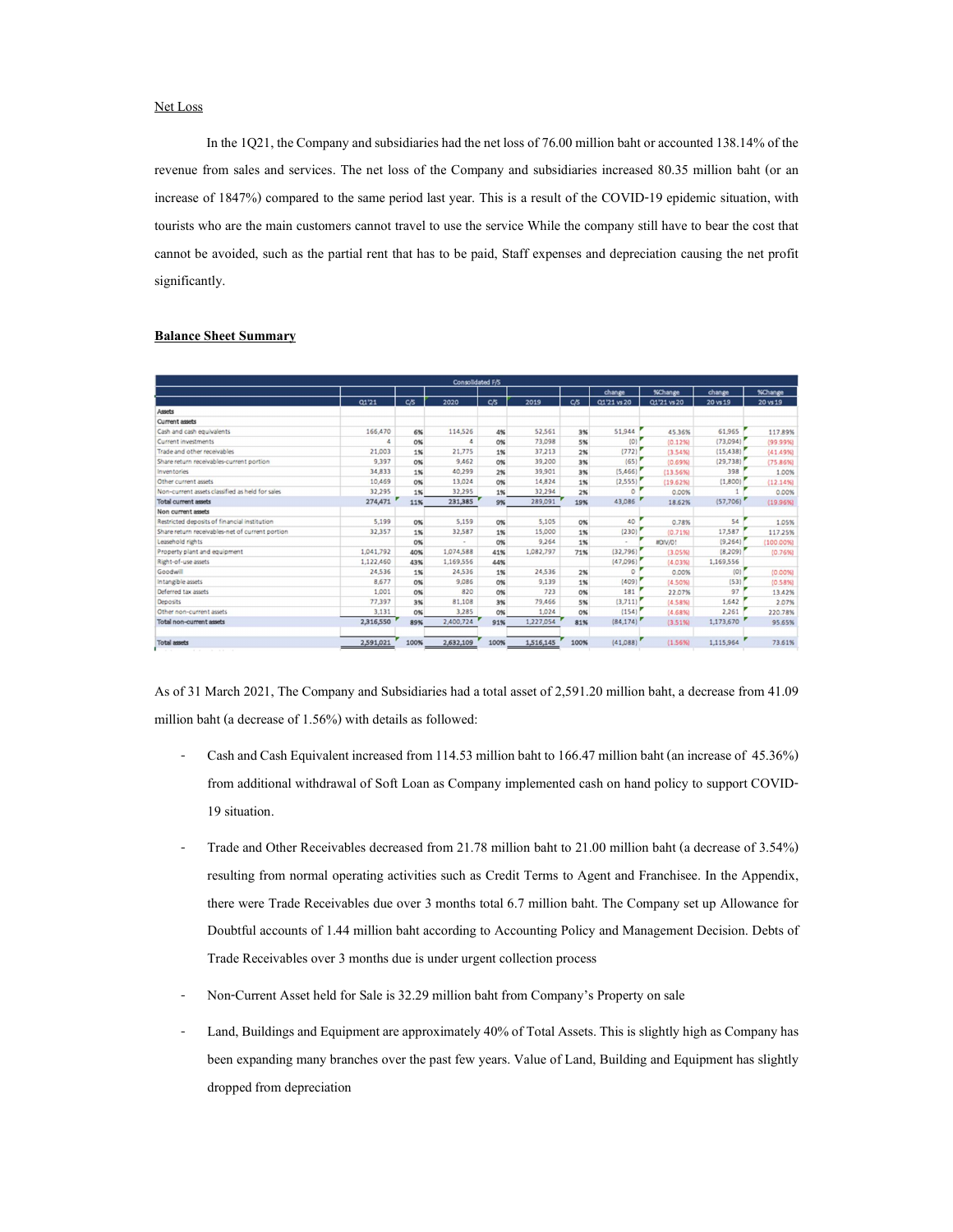- Right of Use Assets is 1,122.46 million baht or approximately 43% of Total Assets from TFRS16 Adoption in Financial Statements Reporting since 2020.<br>The major event that will have impact on the Operating Result is the probability of incoming arrivals of foreign

tourists, company's main source of customers, in the coming months. The Company has mitigated this risk by expand into new related business to attract Thai customers and add online channels forthe spa products. The Company also give importance in maintaining its cash flow during this crisis, sufficient for debt repayment and operating activities around 1 year. The company also prepared the contingency plan in case of the impact of Covid 19 is longer than 1 year.

| Liabilities and shareholders' equity                              |           |        |           |     |         |     |            |                 |           |                 |
|-------------------------------------------------------------------|-----------|--------|-----------|-----|---------|-----|------------|-----------------|-----------|-----------------|
| Current liabilities                                               |           |        |           |     |         |     |            |                 |           |                 |
| Bank overdrafts from financial institution                        |           | 0%     | $\sim$    | 0%  | 32      | 0%  |            | <b>IIDIV/O!</b> | (32)      | (100.00%        |
| Short-term loans from and interest payable to related parties     |           | 0%     | $\sim$    | 0%  | 4,616   | 0%  |            | <b>JIDIV/O!</b> | (4,616)   | $(100.00\%)$    |
| Trade and other pavables                                          | 40,985    | 2%     | 44,662    | 2%  | 96,718  | 6%  | (3,677)    | (8.23%          | (52,056)  | (53.82%)        |
| Current portion of long-term loans                                | 306,540   | 12%    | 103,354   | 4%  | 80,200  | 5%  | 203,186    | 196.59%         | 23,154    | 28.87%          |
| Current portion of lease liabilities                              | 174,280   | 7%     | 169,179   | 6%  |         |     | 5,101.33   | 3.02%           |           | <b>IID/V/O!</b> |
| Current portion of liabilities under finance lease agreements     |           | $\sim$ |           |     | 120     | 0%  |            | <b>IIDIV/O!</b> | 169,059   | 140,882.22%     |
| Income tax payable                                                | 3,218     | 0%     | 3,213     | 0%  | 24,829  | 2%  | S          | 0.16%           | (21,616)  | (87.06%)        |
| Advance received-current portion                                  | 41,119    | 2%     | 38,978    | 1%  | 28,922  | 2%  | 2,141      | 5.49%           | 10,056    | 34.77%          |
| Other current liabilities                                         | 1,293     | 0%     | 1,770     | 0%  | 9,631   | 1%  | (477)      | (26.94%         | (7,861)   | (81.62%)        |
| <b>Total current liabilities</b>                                  | 567,435   | 22%    | 361,156   | 14% | 245,068 | 16% | 206,279    | 57.12%          | 116,088   | 47.37%          |
| Non-current liabilities                                           |           |        |           |     |         |     |            |                 |           |                 |
| Long-term loans-net of current portion                            | 166,617   | 6%     | 287,813   | 11% | 80,167  | 5%  | (121, 196) | $(42.11\%)$     | 207,646   | 259.02%         |
| Lease liabilities-net of current portion                          | 982,986   | 38%    | 1,028,672 | 39% |         |     | (45,686)   | (4.44%          | 1,028,672 |                 |
|                                                                   |           |        |           |     |         |     |            |                 |           |                 |
| Liabilities under finance lease agreements-net of current portion |           | 0%     | $\sim$    | 0%  | 260     | 0%  | ×.         | <b>JIDIV/O!</b> | (260)     | (100.00%)       |
| Advance received-net of current portion                           | 8,825     | 0%     | 9,759     | 0%  | 12,161  | 1%  | (934)      | (9.57%          | (2,402)   | (19.75%)        |
| Provision for long term employee benefits                         | 8.912     | 0%     | 10,124    | 0%  | 8,556   | 1%  | (1,212)    | (11.98%)        | 1,568     | 18.33%          |
| Deferred tax liabilities                                          | 9,537     | 0%     | 11,744    | 0%  | 17,995  | 1%  | (2,207)    | (18.79%         | (6,251)   | (34.74%)        |
| Other non- current liabilities                                    | 17,501    | 1%     | 17,629    | 1%  | 19,999  | 1%  | (128)      | (0.73%          | (2,370)   | (11.85%)        |
| Total non-current liabilities                                     | 1,194,378 | 46%    | 1,365,741 | 52% | 139,138 | 9%  | (171, 363) | (12.55%)        | 1,226,603 | 881.57%         |
|                                                                   |           |        |           |     |         |     |            |                 |           |                 |
| <b>Total liabilities</b>                                          | 1,761,813 | 68%    | 1,726,897 | 66% | 384,206 | 25% | 34,916     | 2.02%           | 1,342,691 | 349,47%         |
|                                                                   |           |        |           |     |         |     |            |                 |           |                 |

As of 31 March 2021 The Company and Subsidiaries had a total liabilities of 1,761.81 million baht, an increase of 34.92 million baht (an increase of 2.02%) with details as followed:

- Trade and Other Payables are 40.99 million baht which is from normal operating activities such as building and decoration expenses, product and raw materials cost, rentals etc.
- Loan from Financial Institutions, both due within 1 year and more than 1 year, is 473.16 million baht. It is the main source of Funds in the event of business expansion or cash imbalance as the interest rate is relatively low compared to other sources which Company deemed appropriate (Loan from Financial Institutions, both due within 1 year increased from 103.35 million baht to 306.54 million baht as some loan cannot match the ratio condition of the Loan Contract, thereby classified as Current Liabilities. However, Company has received a letter to waive the condition on  $6<sup>th</sup>$  May).
- Liabilities under the lease agreement, both due within a year and more than 1 year, is 1,157.27 million baht from the adoption of TFRS16 Rental Contracts in Financial Statements Reporting since 2020.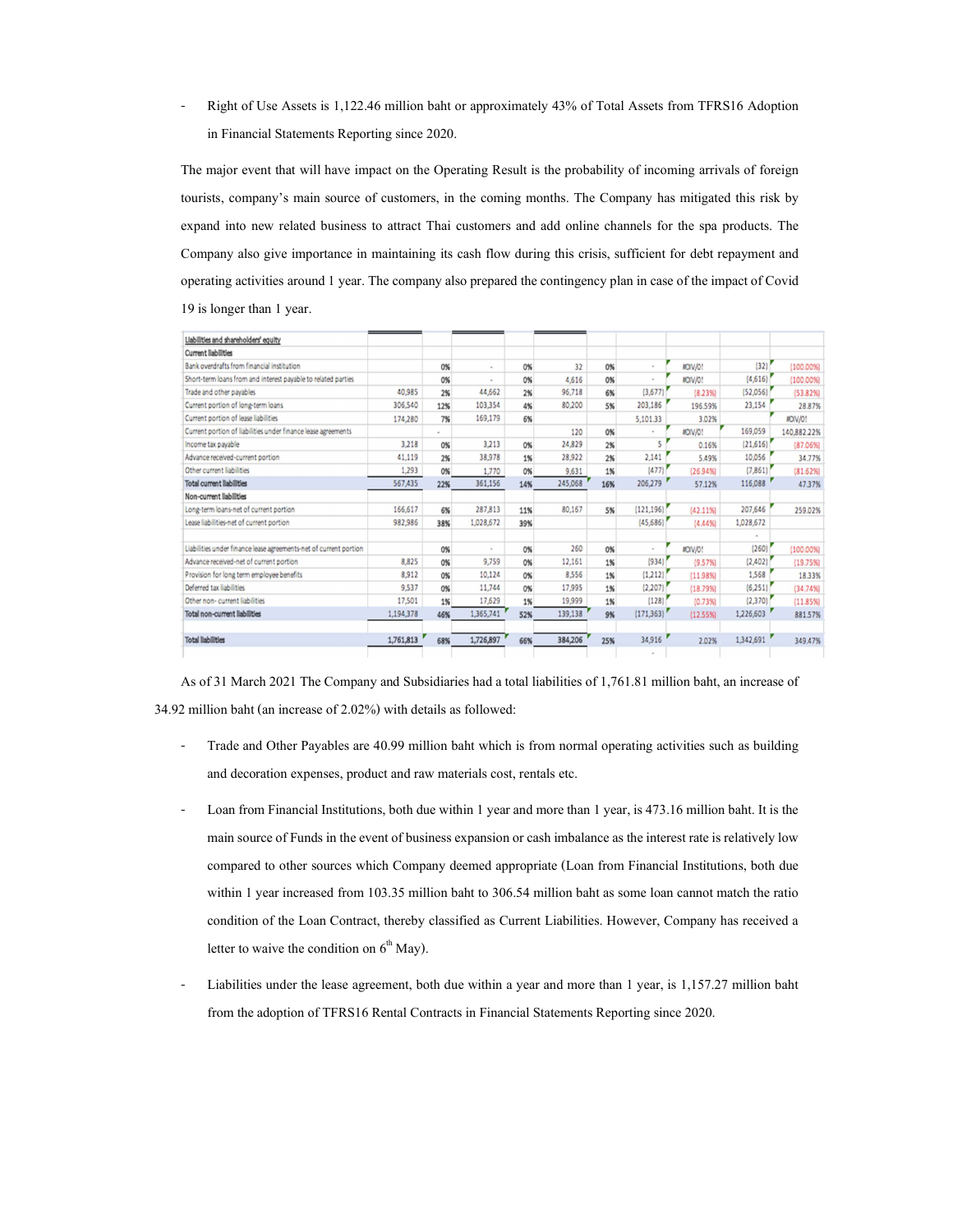| Share capital                                                 |           |       |           |       |           |       |                  |                 |            |          |
|---------------------------------------------------------------|-----------|-------|-----------|-------|-----------|-------|------------------|-----------------|------------|----------|
| Registered                                                    |           |       |           |       |           |       |                  |                 |            |          |
| 855,000,000 ordinary shares of Baht 0.25 each                 |           |       |           |       |           |       |                  |                 |            |          |
| (31 December 2019: 570,000,000 ordinary shares of Baht 0.25 e | 213,750   | 8%    | 213,750   | 8%    | 142,500   | 9%    |                  | 0.00%           | 71,250     | 50.00%   |
| Issued and paid-up                                            |           | 0%    |           |       |           |       |                  | <b>IIDIV/O!</b> |            |          |
| 854,999,928 ordinary shares of Baht 0.25 each                 |           | 0%    |           |       |           |       |                  | <b>IIDIV/01</b> |            |          |
| (31 December 2019: 570,000,000 ordinary shares of Baht 0.25 e | 213,750   | 8%    | 213,750   | 8%    | 142,500   | 9%    |                  | 0.00%           | 71,250     | 50.00%   |
| Share premium                                                 | 278,906   | 11%   | 278,906   | 11%   | 278,906   | 18%   |                  | 0.00%           |            | 0.00%    |
| Discount on business combination under common control         | (46, 226) | $-2%$ | (46, 226) | $-2%$ | (46, 226) | $-3%$ |                  | 0.00%           | (0)        | 0.00%    |
| Retained earnings                                             |           | 0%    |           |       |           |       |                  | <b>IIDIV/O!</b> |            |          |
| Appropriated-statutory reserve                                | 17,399    | 1%    | 17,399    | 1%    | 16,381    | 1%    |                  | 0.00%           | 1,018      | 6.21%    |
| Unappropriated                                                | 274,809   | 11%   | 350,812   | 13%   | 649,804   | 43%   | (76,003)         | (21.66%)        | (298,992)  | (46.01%  |
| Other components of shareholders' equity                      | 90,567    | 3%    | 90,567    | 3%    | 90,567    | 6%    | $\overline{10}$  | (0.00%          |            | 0.00%    |
| Equity attributable to shareholders' of the company           | 829,205   | 32%   | 905,208   | 34%   | 1,131,932 | 75%   | (76,003)         | (8.40%          | (226, 724) | (20.03%) |
| Non-controlling interests of the subsidiaries                 |           | 0%    |           | 0%    |           | 0%    | $\left(1\right)$ | (25.00%         | (3)        | (42.86%) |
| Total shareholders' equity                                    | 829,208   | 32%   | 905,212   | 34%   | 1,131,939 | 75%   | (76,004)         | (8.40%          | (226, 727) | (20.03%) |
|                                                               |           |       |           |       |           |       |                  |                 |            |          |

As of 31 March 2021, The Company and Subsidiaries had a total equity of 829.21 million baht, a decrease of 76 million baht (a decrease of 8.40%) from the reported net loss.

## Cash Flows Summary

As of 31 March 2021, The Company and Subsidiaries had a total cash and cash equivalents of 166.47 million baht, an increase of 51.94 million baht (an increase of 45.36%) with major transactions as followed:

- Granting of Soft Loan from Financial Institutions 90 million baht and loan and interest repayment of 11 million baht
- Normal Operating Activities

The Company is confident that the Company has sufficient cash on hand for debt repayment and operating activities within a year without any major event.

## Key Financial Ratio

| Ratio                    | 1Q2021 | 2020 | 2019 |
|--------------------------|--------|------|------|
| <b>Current Ratio</b>     | 0.48   | 0.64 | 1.18 |
| Receivable turnover      |        | 15   | 46   |
| Collection period (Days) | 27     | 25   |      |
| Inventory turnover       |        |      |      |
| Holding period (Days)    | 578    | 417  | 97   |

- 1Q21 Current Ratio is 0.48, a decrease from 0.64 in 2020.Cash and Cash Equivalents increased 51.94 million baht. The Classification of Long term Loan that did not match the ratio condition of the Loan Contract is 259 million baht. Company has received a letter to waive the condition on  $6<sup>th</sup>$  May. Liabilities under lease agreement due within 1 year is 174.18 million baht after adoption of TFRS16 Rental Contracts since 2020. If exclude, the current ratio is 0.70.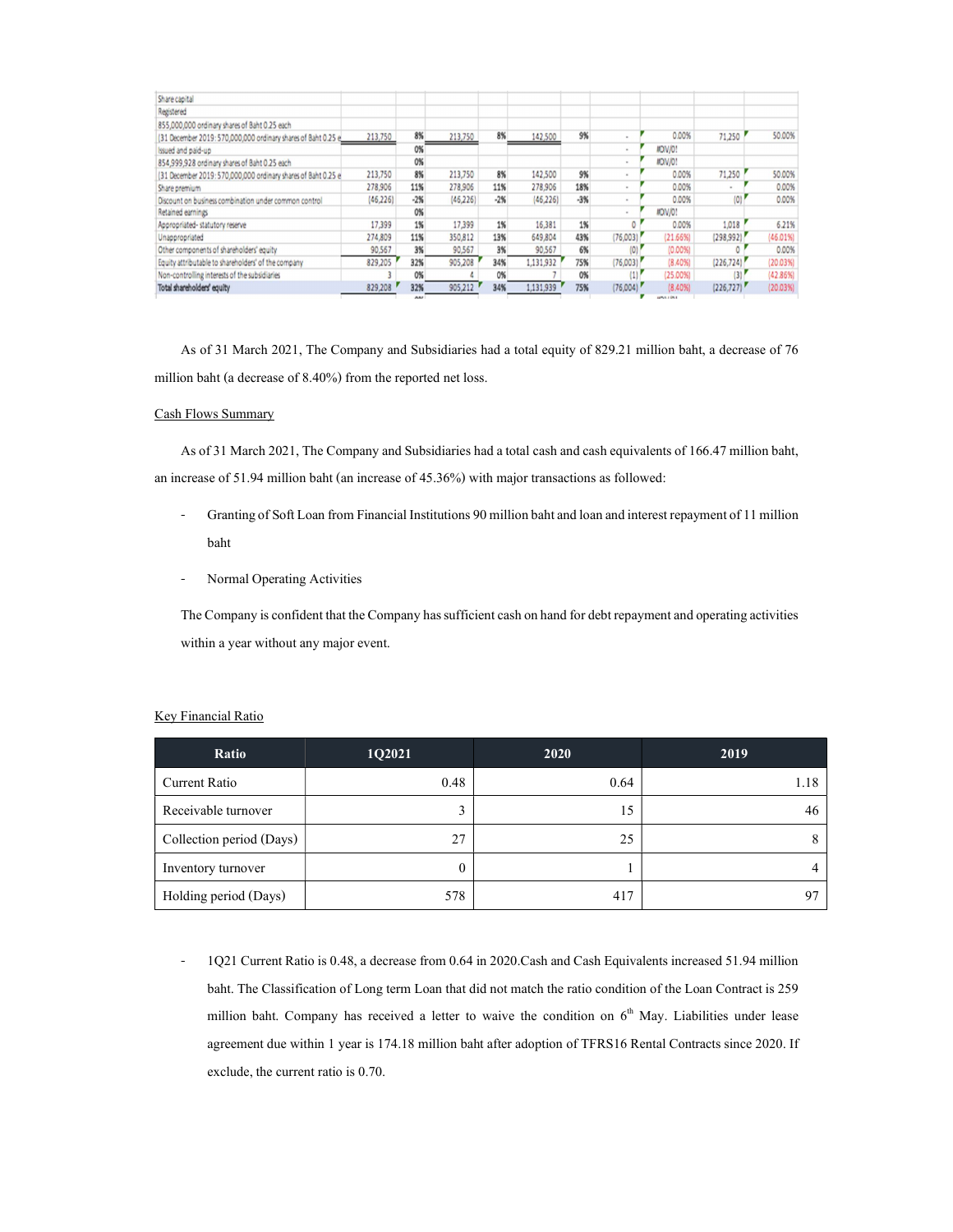- Receivable Turnover and Collection Period increased slightly from 2020 as the nature of Business is mainly with retail customers with no credit. The delay in Collection is impact from COVID-19 and late payment.
- Inventory Turnover and Holding Period in 1Q21 is slightly higher due to the temporary shutdown of branches and significant drop in sales from COVID-19. Some branches remained closed (mainly in tourist location or spa operating in hotel branches).

| Ratio               | <b>1021</b> | 2020    | 2019 |
|---------------------|-------------|---------|------|
| Gross Profit Margin | $-79%$      | $-19%$  | 32%  |
| Net Profit Margin   | $-138%$     | $-49%$  | 17%  |
| Return on Asset     | $-11\%$     | $-10\%$ | 17%  |
| Return on Equity    | $-15%$      | $-10\%$ | 23%  |

- Profitability Ratio has significantly dropped as a result of no incoming tourists arrivals, the main source of customer, since March 2020 due to COVID-19 Global Pandemic. The Company still has to bear unavoidable costs resulting in reported Net Loss in 1Q21

| Ratio                | 1Q21 | 2020 | 2019 |
|----------------------|------|------|------|
|                      |      |      |      |
| Debt to Equity Ratio | 2.1  | 1.9  | 0.3  |
| Interest coverage    |      |      |      |
| Ratio                | (8)  | (11) | 26   |

- 1Q21 Debt to Equity Ratio is 2.12 increased from 1.9 from previous year. The big increase is a result of lease liability within 1 year of expiry total 1,157.27 million baht after the adoption of TFRS16 Rental Contracts since 2020. If exclude, the Debt to Equity Ratio is 0.73 which is lower than the Company's ceiling of 1.0. This allows Company to borrow more. The Company is confident that the Company has sufficient cash on hand if there are no significant event that impact the business operations.
- 1Q21 Interest Coverage Ratio is -8 as a result of reported Net Loss in 1Q21.

## Overall Summary

- As of 31 March 2021, Siam Wellness Group Public Company Limited had a total of 70 branches (65 domestic branches and 5 overseas branches). There were no new branch opening in 1Q21. As of 31 March 2020, the Company had a total of 64 branches (59 domestic branches and 5 overseas branches)